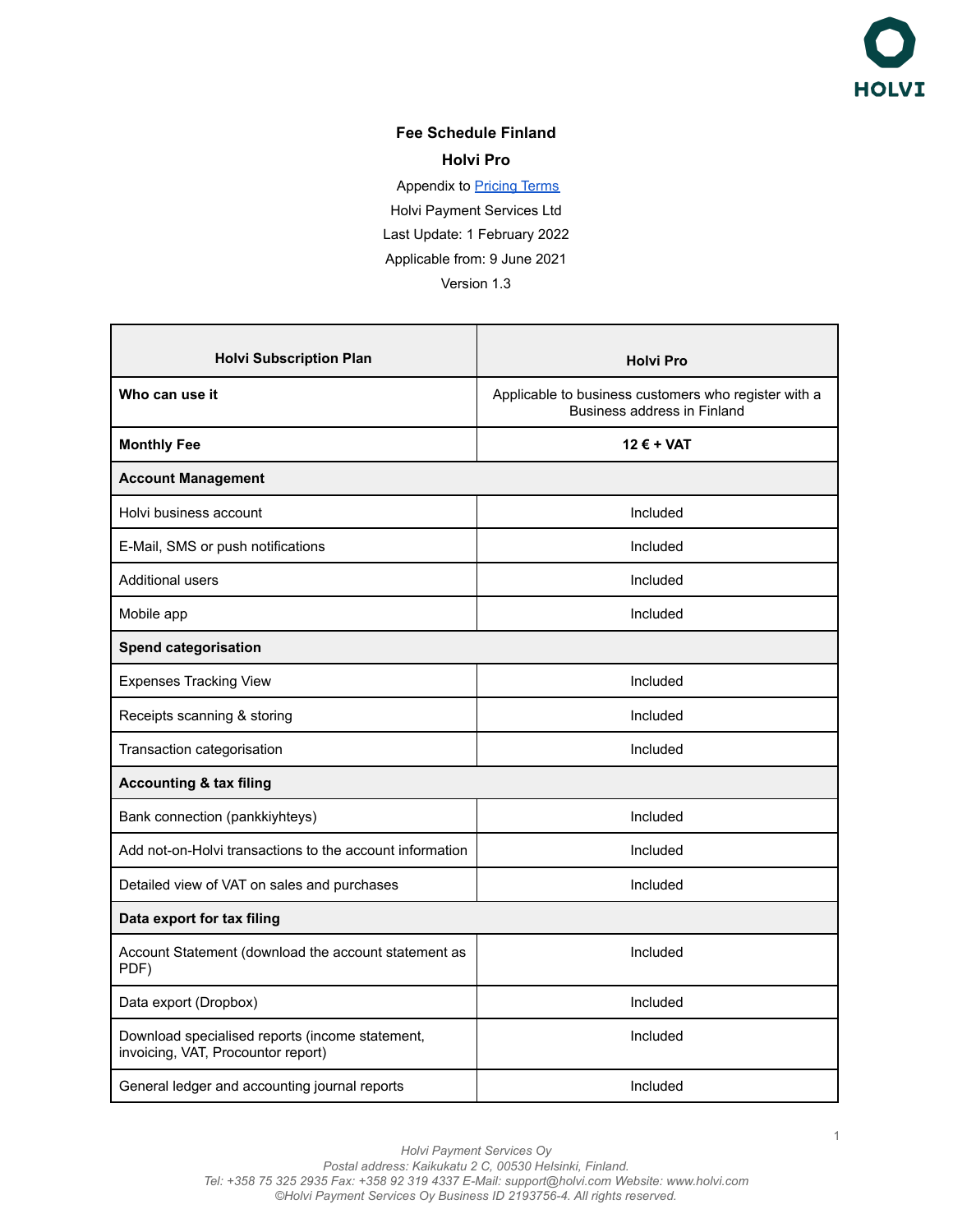

| <b>Accountant</b>                                                                    |                                                                           |  |
|--------------------------------------------------------------------------------------|---------------------------------------------------------------------------|--|
| Accountant and bookkeeping                                                           |                                                                           |  |
| Tax declaration and payment on your behalf                                           |                                                                           |  |
| Preferential customer support                                                        |                                                                           |  |
| Invoicing                                                                            |                                                                           |  |
| Create and send invoices                                                             | Included                                                                  |  |
| Customer list for managing customers' invoicing details                              | Included                                                                  |  |
| Payment reconciliation (automatically match incoming<br>payments with your invoices) | Included                                                                  |  |
| E-invoice sending                                                                    | 500 transactions per month included (0.50€ per<br>additional E-invoice)   |  |
| E-invoice receiving                                                                  | 500 transactions per month included (0.50€ per<br>additional E-invoice)   |  |
| <b>Business Insights</b>                                                             |                                                                           |  |
| Profit & Loss / VAT Balance view                                                     | Included                                                                  |  |
| <b>Financial forecast</b>                                                            | Included                                                                  |  |
| Income / Expenses / Profit / VAT summary                                             | Included                                                                  |  |
| <b>Transfers &amp; Debits</b>                                                        |                                                                           |  |
| SEPA (SEPA credit transfer and SEPA direct debit)                                    | 500 transactions per month included (0.25€ per<br>additional transaction) |  |
| Instant Top Up                                                                       | 2.00% per payment                                                         |  |
| Holvi Business Debit Mastercard® <sup>1</sup>                                        |                                                                           |  |
| Holvi Business Debit Mastercard                                                      | 3 Included                                                                |  |
| Monthly fee for additional card                                                      | €3.00 per month per card <sup>2</sup>                                     |  |
| Replacement card                                                                     | €5.00 per card<br>(one time fee)                                          |  |
| Card payments (in EUR)                                                               | Included                                                                  |  |
| Card ATM <sup>3</sup> usage (Cash withdrawals)                                       | 2.00% of the withdrawal amount                                            |  |
| Card Foreign usage <sup>4</sup>                                                      | Exchange fee 2.00% of the transaction amount                              |  |
| Chargeback fee (only where chargeback is declined by<br>Mastercard®) <sup>5</sup>    | €10.00 per chargeback                                                     |  |
| Blocking or unblocking card                                                          | Included                                                                  |  |

*Holvi Payment Services Oy*

*Postal address: Kaikukatu 2 C, 00530 Helsinki, Finland.*

*Tel: +358 75 325 2935 Fax: +358 92 319 4337 E-Mail: support@holvi.com Website: www.holvi.com ©Holvi Payment Services Oy Business ID 2193756-4. All rights reserved.*